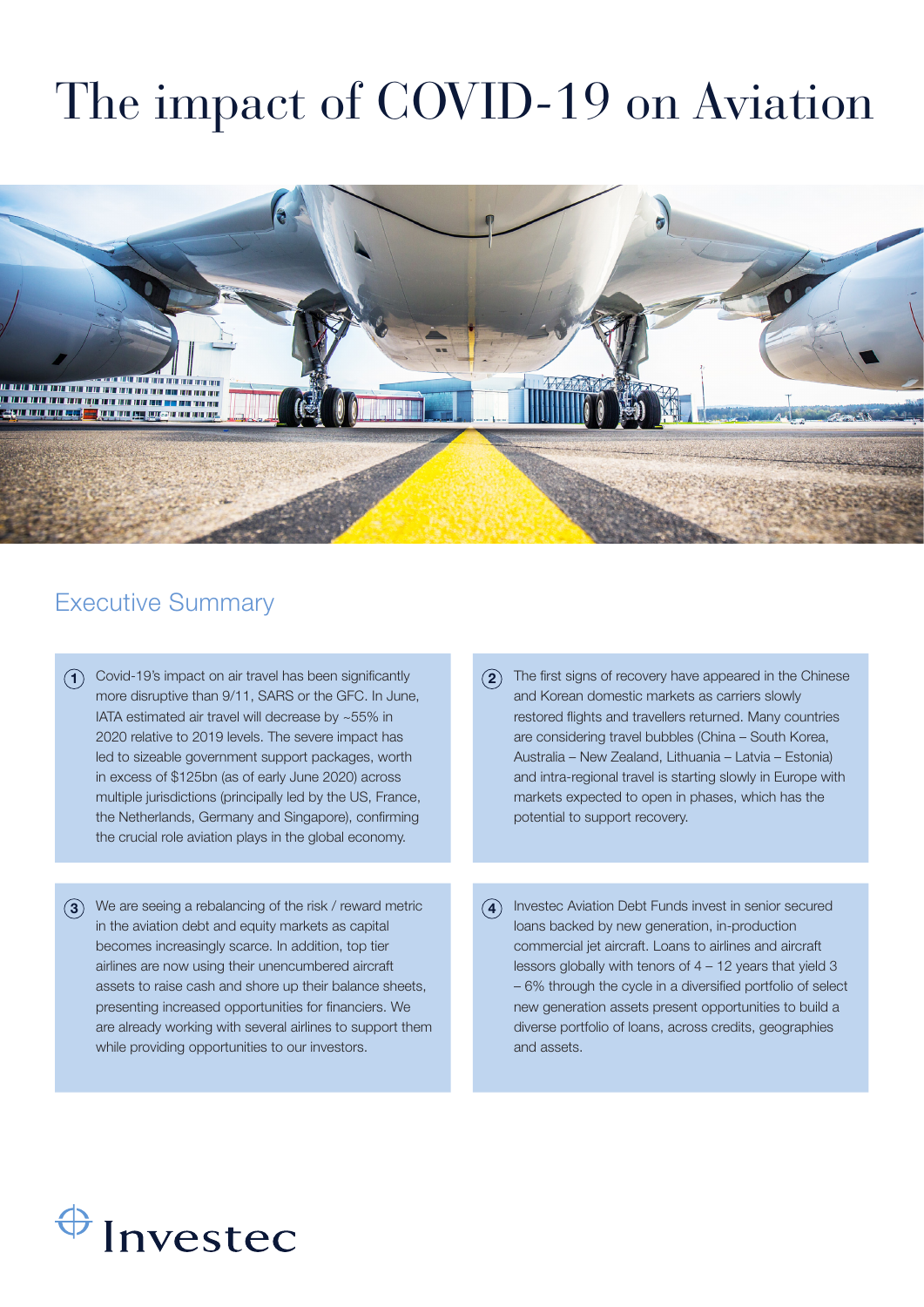#### Investec Insights:

#### EU Travel returns

Following a near total shutdown in air travel recovery is underway, albeit at differing rates across geographical regions. In Europe we see that it is the leisure focussed carriers which have quickly added capacity – noting that the more nimble low cost carriers have been able to grow faster than their legacy airline rivals whose business models rely more on connecting traffic from longhaul destinations. We view the recovery as lumpy in the short to medium term as additional waves of the pandemic occur and create setbacks. Airlines with large domestic markets and those which are able to efficiently adapt to changing route networks and practises will be best placed to capitalise as the recovery continues.

#### New opportunities

The space for insurance wrapped aircraft financing has been growing in recent years with products such as AFIC and Balthazar aimed at new aircraft deliveries. Other Non-Payment Insurance (NPI) products for delivered aircraft are also available. In these NPI–backed transactions, lenders/ investors finance the aircraft with an enhanced credit risk profile, benefitting from the significantly higher credit rating of insurers than airlines. The yields of these transactions have also increased compared to pre-COVID levels, and we view this as an attractive proposition to investors seeking exposure to investment grade risk baked by hard asset security."

#### Market spreads

As expected spreads have increased generally, with the magnitude of the increase varying significantly between different geographies and airline credits. In April / May, European top tier airlines saw a circa 100bps increase in their aircraft secured spreads. The increase was more pronounced for US carriers, which saw increases of up to ~400 bps among the big 4 US carriers. Lessor spreads have also increased with many banks only lending to their core clients and not lending into limited recourse transactions. The lessor ABS market remains shut along with tax structures such as the JOLCO. We believe that these factors will continue to support higher spreads in the short term but we note that certain European banks and financiers are returning to business supporting Tier 1 credits. As such, we expect the spreads for stronger credits to start reducing gradually but will remain high for weaker credits.

### In the news this quarter

Recovery in Europe is moving at a slower pace than China and North America. However, central European low-cost carrier, Wizz Air has been quick out of the blocks in relaunching its operations. Whereas, EasyJet announced they would increase the number of routes operated from the start of July as they looked to serve half their normal destinations that month and 75% in August.

EasyJet was planning to operate around 500 flights per day across Europe from the start of July. Although this represents a significant ramp-up of operations, it still represents only around 30% of normal summer capacity. Airlines in Europe are also moving to reduce costs with further announced redundancies looming: British Airways, EasyJet, Virgin Atlantic, Ryanair, SAS, and Lufthansa seeking to cut a combined total of 53,650 employees.

In June IATA strengthened calls for Latin American governments to assist their respective airline industries in order to help them survive the coronavirus crisis that has brought the sector to a near-standstill. Air traffic fell by ~96% in Latin America and the Caribbean as the coronavirus pandemic reached its peak in April, and has yet to make any significant steps toward recovery. Latin American governments have been much less forthcoming in their support for the commercial aviation industry than those in other areas, such as North America and Europe. Much of South America continues to have significant travel restrictions in place. In May two of the continent's major airlines, Colombia's Avianca and Chile-based LATAM Airlines filed for Chapter 11 bankruptcy in the US, with Grupo Aeromexico filing in June as they look to rebalance debt and protect themselves from creditors.

As of May, 93 US airlines have secured \$12.4bn of an available \$25bn in government funding for payrolls, each getting 70 per cent in the form of grants that do not have to be repaid. As well as curbing share buybacks and executive pay, companies that took the money agreed not to lay off staff or axe routes until September 30, even though air passenger volumes in the US have fallen by more than 90 per cent since March. US airlines also have the option of further government funding from a second \$25bn bailout pot, which would come as secured loans with an interest rate that fluctuates based on a carrier's creditworthiness.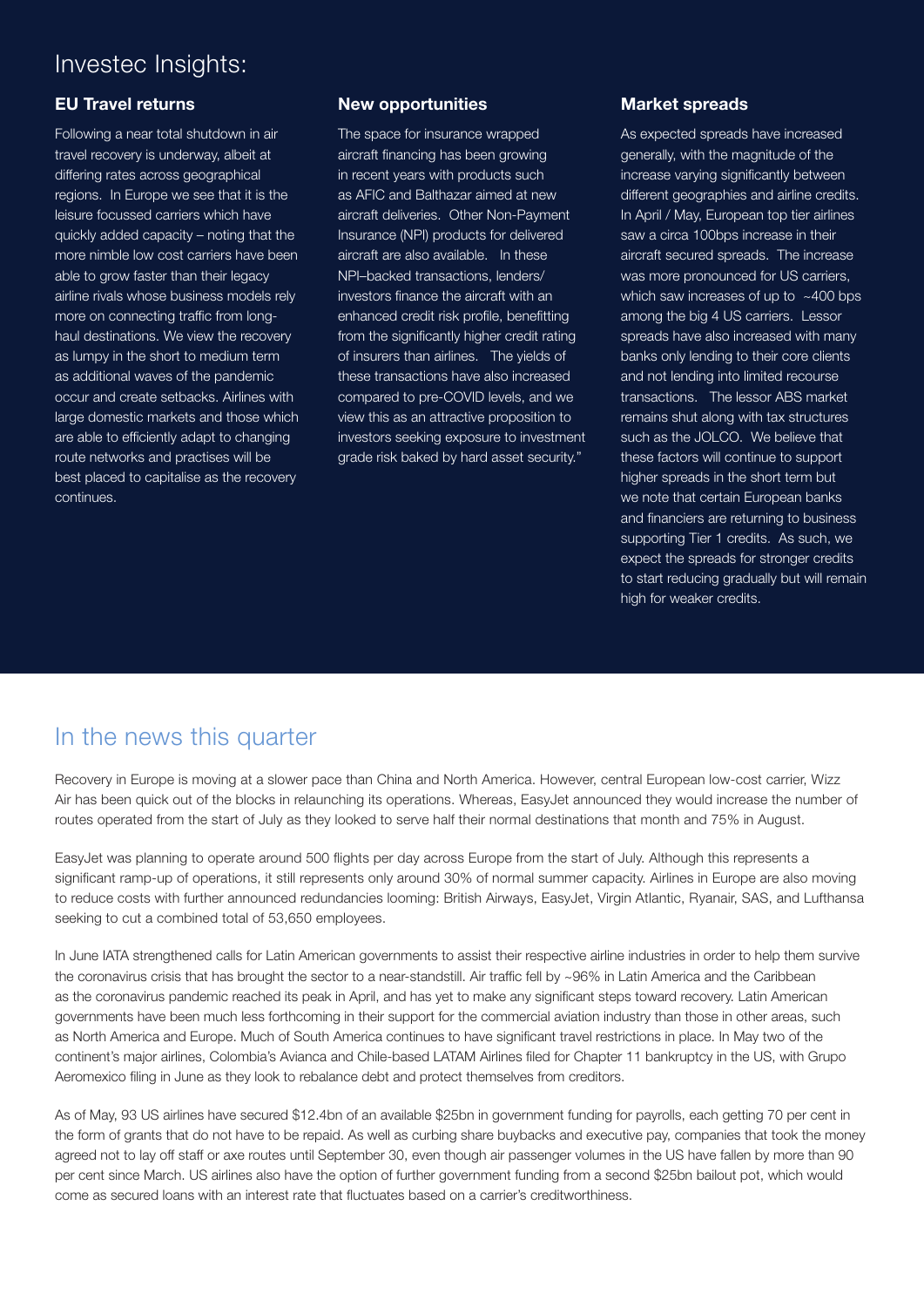At the end of June, pilots and test crew from the US Federal Aviation Administration (FAA) and Boeing took to the skies in a B737 MAX 7, and in a little over 10 hours of flight, completed the certification test flights schedule for the B737 MAX. The FAA has said it will now evaluate data from the three days of testing. An extensive to-do list must be accomplished before the plane can receive clearance to fly passengers again, a milestone now expected no sooner than mid-September.

The industry generally expects a slow recovery to pre-crisis activity levels, with changes to industry practices (e.g. aircraft hygiene controls, passenger health screening) and passenger behavior (e.g. rapid adoption of video conferencing, increased preference for nonstop flights). As was the case with 9/11, certain aircraft types and age cohorts are expected to be the most vulnerable to permanent retirement. The particulars of the coronavirus crisis and its acute effect on long-haul intercontinental traffic relative to short-haul and domestic travel is expected to disproportionately affect the widebody passenger aircraft market relative to the narrowbody passenger aircraft market.

#### How has the market responded?

Investment grade - Many issuers are experiencing some of the best funding conditions they have ever seen as rates remain near historic lows and spreads have retraced a significant portion of their widening. In June, Southwest priced a \$2.0bn unsecured offering across a 3yr and 5yr tranche at 4.90% and 5.25%, respectively. This was the first unsecured airline offering in the aviation space post COVID-19.

BOC Aviation, a subsidiary of state owned Bank of China, raised \$750m on 26 May 2020. The 3.5 year bonds, rated A- by both S&P and Fitch, closed with a coupon of 2.75%, and a spread of 260bps over US Treasuries. BOC Aviation, an aircraft leasing company, stands out among its peers for its business strategy during the pandemic. The company has moved to expand and grab a greater market share, knocking out competition that may be holding back because of the weak market. The lessor's capital expenditure is expected to be about \$6 billion - \$6.5 billion in 2020.

No new ABS issuances since the COVID-19 shutdown in February 2020. ~89% of Class C and ~80% of Class A notes had principal shortfalls in May remittance reports.

Secondary Market trading volumes have decreased as cash flow stress becomes evident. Traded ABSs have been those with shorter tenors and 'cleaner' portfolios (narrowbody aircraft, without significant exposure to weaker lessees).

Yields on aircraft ABS widened more dramatically and sooner than yields on EETC's. Yields have since converged for A-rated ABS and EETCs, and for BBB-rated ABS and EETC's – see graph opposite.

27th May, Air Canada issued a \$325m 'Super C' EETC due in 2023. Priced at 10.5% coupon. The transaction is cross-collateralized by 27 aircraft (including 737Max and widebody aircraft), with an LTV of ~84% and is subordinate to previously issued EETCs. The transaction was rated Ba2 by Moody's and BB by S&P.

YTD there have been a number of capital raises across US carriers (including: Delta, United, American, Hawaiian, JetBlue, Southwest, Allegiant & Spirit) with debt issuances totaling \$29.5bn.



Source: Morgan Stanley - EETC Yields average 2019 American, Delta & United.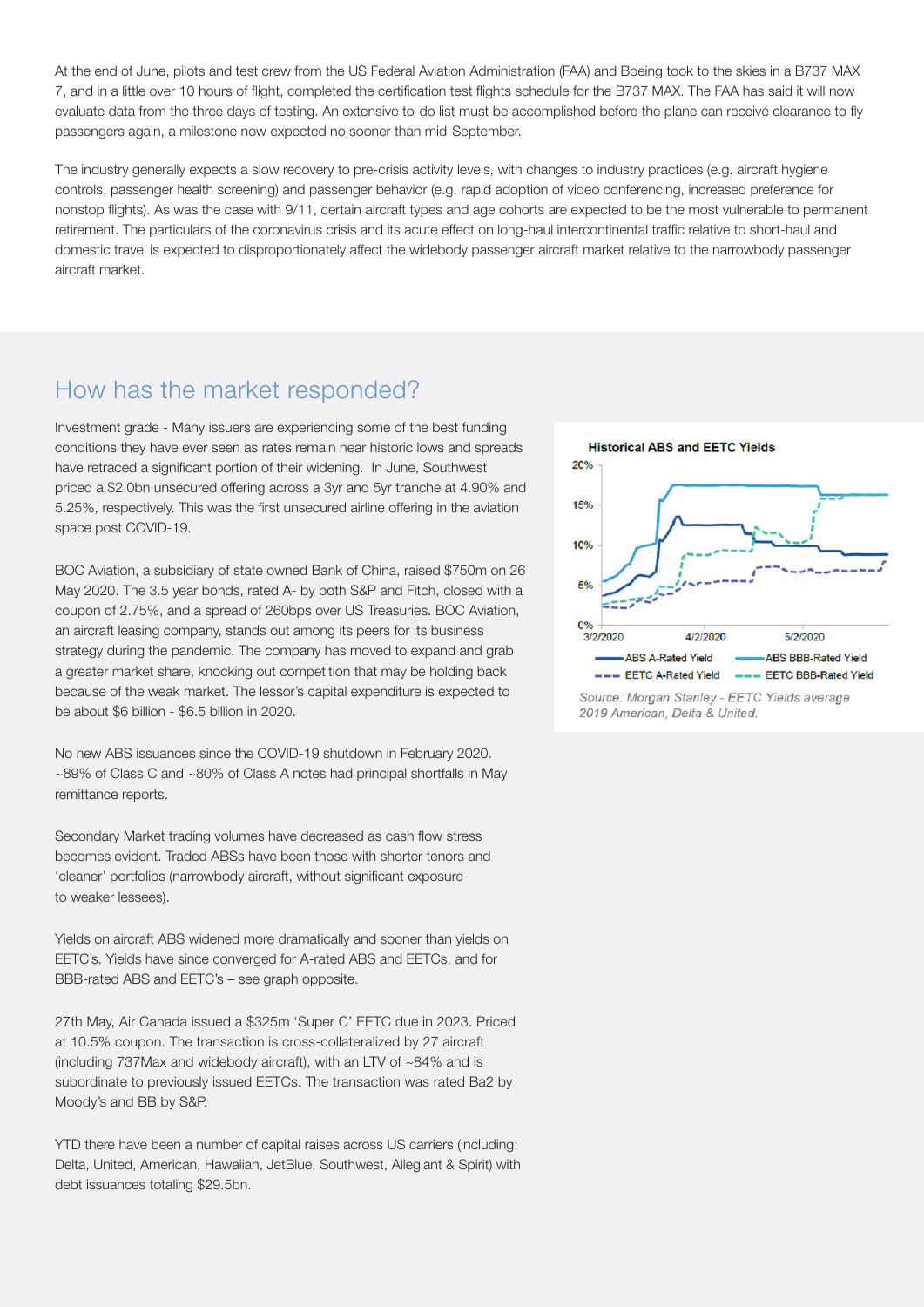#### Looking ahead: what can we learn from China's Travel restart experience

With China's Covid-19 lockdown over, travel is beginning to restart. A recent McKinsey consumer survey reports that when lockdown ends, the first thing people want to spent money on is eating out, the second is travel, and that confidence in domestic travel had risen 60% over the first two weeks of May. Domestic flight capacity and hotel occupancy are rising gradually as illustrated below.



Not surprisingly the young and the non-family segment are more open to resuming travel. The changing traveller demographics are leading to a quicker rebound in midscale and economy hotel bookings. Luxury hotels have been hit by the new spending patterns coupled with the lack of inbound international business travel and conference demand.

The McKinsey consumer survey further reports that in China the travel-recovery peak will likely come after the national holiday in September 2020.

To control capacity tourist sites, including theme parks and even city level public parks have introduced preregistration schemes. Visitor must show a green QR code, issued by the government (based on previous travel histories and potential exposure to the virus).

On flights, all magazines and newspapers have been removed. For food and beverages, travellers get packaged snacks and bottled water. Airports check temperatures both when passengers arrive and right before they board their flights. A health QR code is required for check-in and, in certain destination airports, after landing. Some airlines have also launched new ancillary products catering to emerging customer demand; for instance, one-off lounge passes and extra fees to keep adjacent seats free.

Although the recovery will differ country by country, common themes are expected. People still want to travel. Many are calling this "revenge travel". Bookings for cruises in the United States, arguably one of tourism's hardest-hit sectors remain strong for 2021. International survey results resemble what is being seen in China; domestic travel will return first with international travel taking much more time to recover.

Travel is anticipated to return in other countries much as it has in China. The young will go first. Travel will involve nearby destinations. Economy travel will recover more quickly and outdoor and nature-related destinations will be more popular than congested cities.